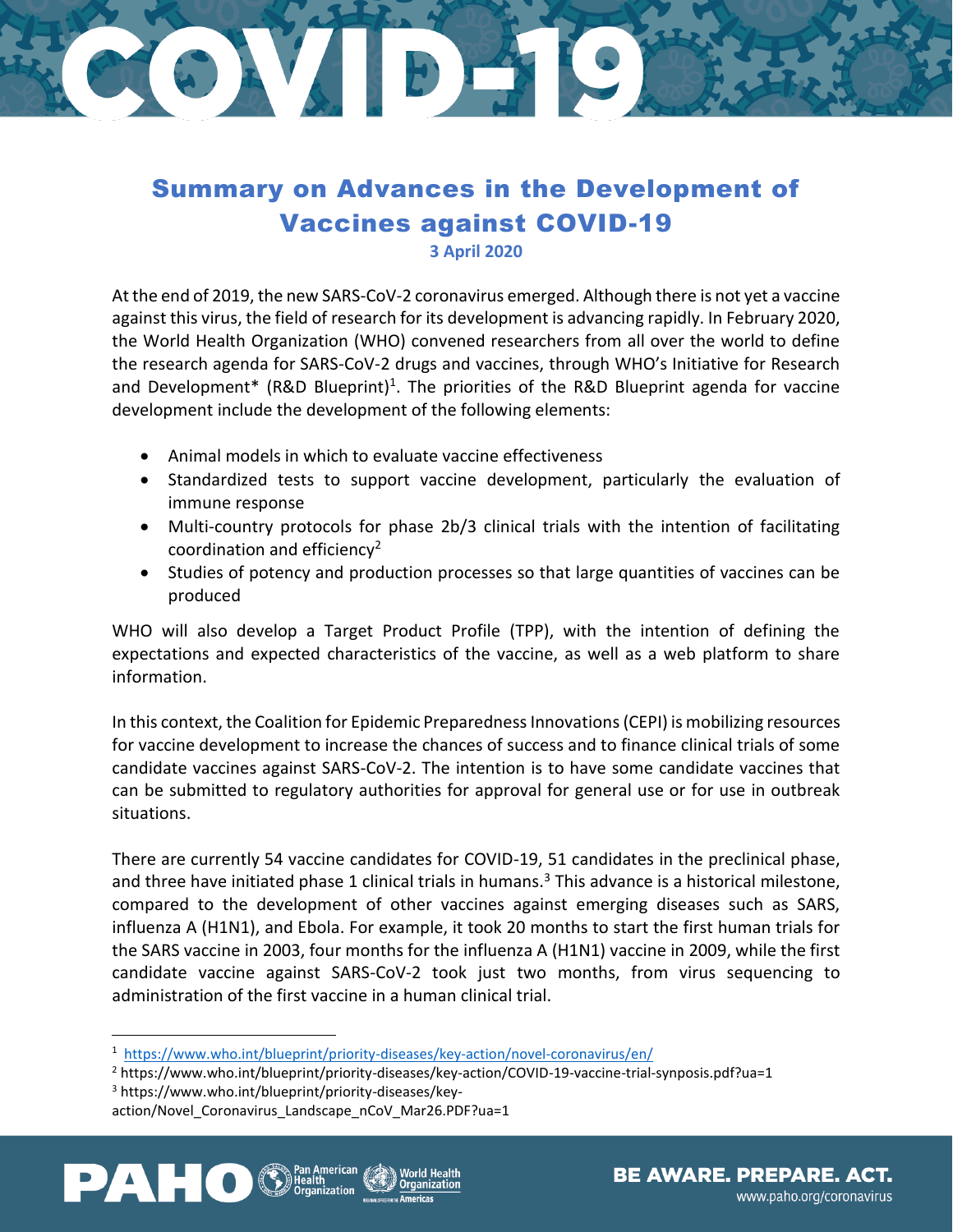

Various technologies and platforms are being used such as nucleic acids (DNA, mRNA), viral vector vaccines, inactivated vaccines, protein subunit vaccines, attenuated vaccines, intranasal vaccines, oral vaccines, among others. Some of these technologies had been used to develop vaccines for other coronaviruses (such as SARS, MERS) and tested on animals.

The following table<sup>4</sup> describes the platforms, attributes, and statuses of vaccine candidates, including dosages, licenses for the platform, speed at which it can be developed, and large-scale production capacity.

| Vaccine Platforms, Their Attributes, and the Status of Vaccine Candidates.* |                   |                      |                          |                   |                                                                                                                                                                                                                                                                                                                                 |                                                    |
|-----------------------------------------------------------------------------|-------------------|----------------------|--------------------------|-------------------|---------------------------------------------------------------------------------------------------------------------------------------------------------------------------------------------------------------------------------------------------------------------------------------------------------------------------------|----------------------------------------------------|
| Technology                                                                  | <b>Attributes</b> |                      |                          |                   | <b>Candidates in Preclinical Development</b>                                                                                                                                                                                                                                                                                    | <b>Candidates in Phase I</b>                       |
|                                                                             | Single<br>Dose    | Licensed<br>Platform | Speed                    | Current<br>Scale  |                                                                                                                                                                                                                                                                                                                                 |                                                    |
| <b>DNA</b>                                                                  | No.               | No.                  | Fast                     | Medium            | <b>Inovio Pharmaceuticals</b><br>Takis/Applied DNA Sciences/Evvivax<br>Zydus Cadila                                                                                                                                                                                                                                             |                                                    |
| <b>Inactivated</b>                                                          | No                | Yes                  | <b>Medium</b>            | Medium<br>to high | Sinovac                                                                                                                                                                                                                                                                                                                         |                                                    |
| Live attenuated                                                             | Yes               | Yes                  | Slow                     | High              | Codagenix/Serum Institute of India                                                                                                                                                                                                                                                                                              |                                                    |
| Nonreplicating<br>vector                                                    | Yes               | No                   | Medium                   | High              | GeoVax/BravoVax<br>Janssen Pharmaceutical Companies<br>University of Oxford<br>Altimmune<br>Greffex<br>Vaxart<br><b>ExpresS2ion</b>                                                                                                                                                                                             | <b>CanSino Biologics</b><br>(ChiCTR20000<br>30906) |
| Protein subunit                                                             | <b>No</b>         | Yes                  | <b>Medium</b><br>to fast | High              | WRAIR/U.S. Army Medical Research<br>Institute of Infectious Diseases<br>Clover Biopharmaceuticals Inc/GSK<br>Vaxil Bio<br>AJ Vaccines<br>Genrex/EpiVax/University of Georgia<br>Sanofi Pasteur<br>Novavax<br>Heat Biologics/University of Miami<br>University of Queensland/GSK/ Baylor<br>College of Medicine iBio/CC-Pharming |                                                    |
| Replicating viral<br>vector                                                 | Yes               | Yes                  | <b>Medium</b>            | High              | Zydus Cadila<br><b>Institut Pasteur/Themis</b><br>Tonix Pharma/Southern Research                                                                                                                                                                                                                                                |                                                    |
| <b>RNA</b>                                                                  | <b>No</b>         | No.                  | Fast                     | Low to<br>medium. | Fudan University/Shanghai JiaoTong<br>University/RNACure Biopharma<br>China CDC/Tongji University/Stermina<br>Arcturus/Duke-NUS<br>Imperial College London Curevac<br>BioNTech/Pfizer                                                                                                                                           | Moderna/NIAID<br>(NCT04283461)                     |
| Uncertain                                                                   |                   |                      |                          |                   | University of Pittsburgh<br>University of Saskatchewan<br><b>ImmunoPrecise</b><br>MIGAL Galilee Research Institute<br>Doherty Institute<br><b>Tulane University</b>                                                                                                                                                             |                                                    |

The three vaccines that are in a phase I clinical trial as of 3 April 2020 are briefly described below:

**1) Company:** Moderna from Cambridge, Massachusetts in collaboration with the National Institute of Allergy and Infectious Diseases (NIAID), which is part of the National Institutes of Health (NIH).

<sup>4</sup> <https://www.nejm.org/doi/full/10.1056/NEJMp2005630>



**BE AWARE. PREPARE. ACT.** www.paho.org/coronavirus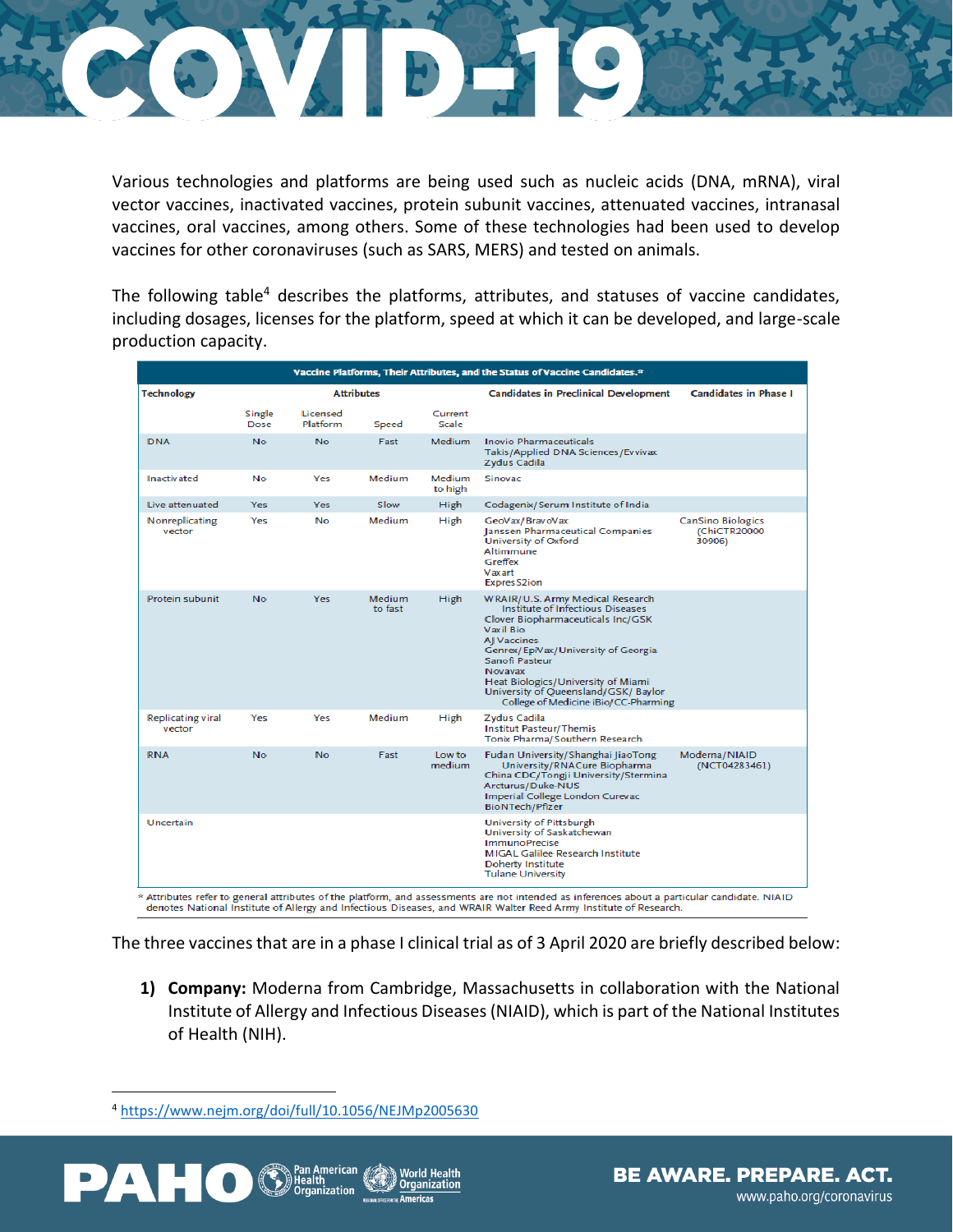

**Name of the candidate vaccine:** mRNA-1273, developed based on previous studies with SARS and MERS.

**Description:** It uses a synthetic chain of messenger RNA (mRNA), designed for cells to make antibodies against the virus.

**Study design:** Phase 1, open, use of different doses in 45 healthy adult volunteers aged 18-55 years.

**Status:** The recruitment process began on 16 March and was completed on 19 March. The study evaluates different doses of the experimental vaccine considering safety and immunogenicity. Moderna has indicated that the vaccine could be commercially available in the United States in 12-18 months, although it has already applied for a permit for use in an emergency that could allow its use before it is licensed.

**More information:** [https://www.modernatx.com/modernas-work-potential-vaccine](https://www.modernatx.com/modernas-work-potential-vaccine-against-covid-19)[against-covid-19](https://www.modernatx.com/modernas-work-potential-vaccine-against-covid-19)

**2) Company:** CanSino Biological Inc. and Beijing Institute of Biotechnology of China **Name of the candidate vaccine:** Ad5-nCoV

**Description:** It uses the same platform used for Ebola (adenovirus viral vector). Its approach is based on taking a fragment of the coronavirus genetic code and interweaving it with a harmless virus, an adenovirus viral vector.

**Study design:** phase 1, 108 participants between 18 and 60 years old who will receive low, medium, and high doses of vaccine.

**Status:** Recruitment has started. The study will evaluate safety and tolerability. **More information:** <http://www.cansinotech.com/>

**3) Company:** Oxford University

**Name of the candidate vaccine:** ChAdOx1

**Description:** A team of researchers at the Jenner Institute at Oxford University, who had been working on MERS vaccines, quickly adapted the technology to produce a vaccine against the new coronavirus SARS-CoV-2.

**Study Design:** Phase 1, 510 healthy adult volunteers ages 18 to 55.

**Status:** It is currently recruiting participants.

**More information:** <https://www.ovg.ox.ac.uk/>



**BE AWARE. PREPARE. ACT.** www.paho.org/coronavirus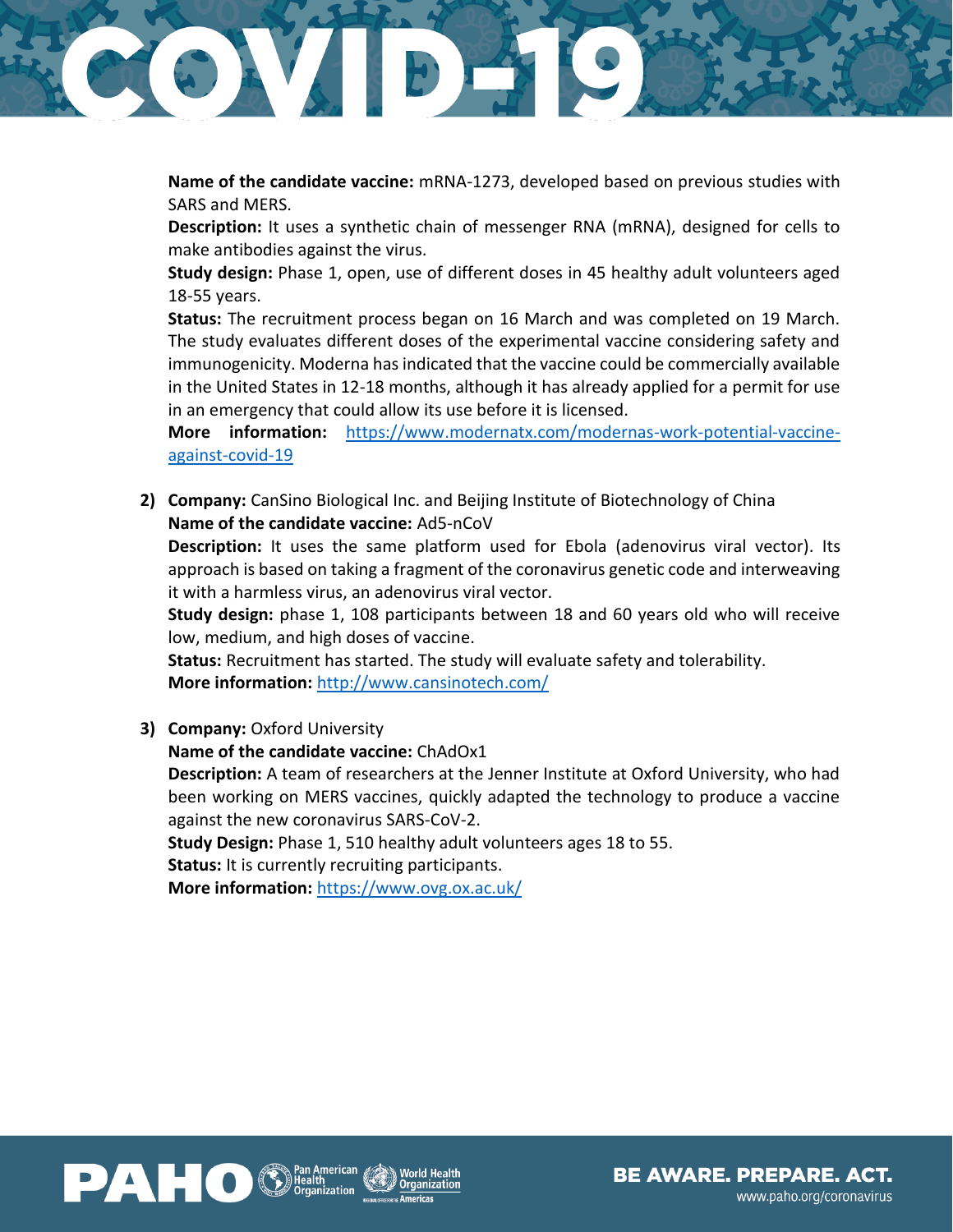

The following map shows the worldwide distribution of companies and institutions developing vaccines against the new SARS-CoV-2 coronavirus:



## **Conclusions**

There are many scientific and technical challenges in vaccine development to achieve vaccines that are safe and effective, including the requirement of time and investment of resources. It has been two months since the declaration of the pandemic and more than 50 companies, universities and research institutions globally have joined in an unprecedented collaborative effort to develop a vaccine to face the COVID-19 pandemic. Vaccines approved for use in humans are expected to be available in a period of 12 to 18 months.

Once vaccines are developed, the Region of the Americas will have to face other important challenges, like guaranteeing equitable access to the vaccines for all the countries of our Region. The PAHO Revolving Fund will play a key role in negotiating vaccines on behalf of the countries, as it did during the influenza A (H1N1) pandemic, which resulted in earlier access to pandemic vaccines compared to other WHO regions.





BE AWARE. PREPARE. ACT. www.paho.org/coronavirus